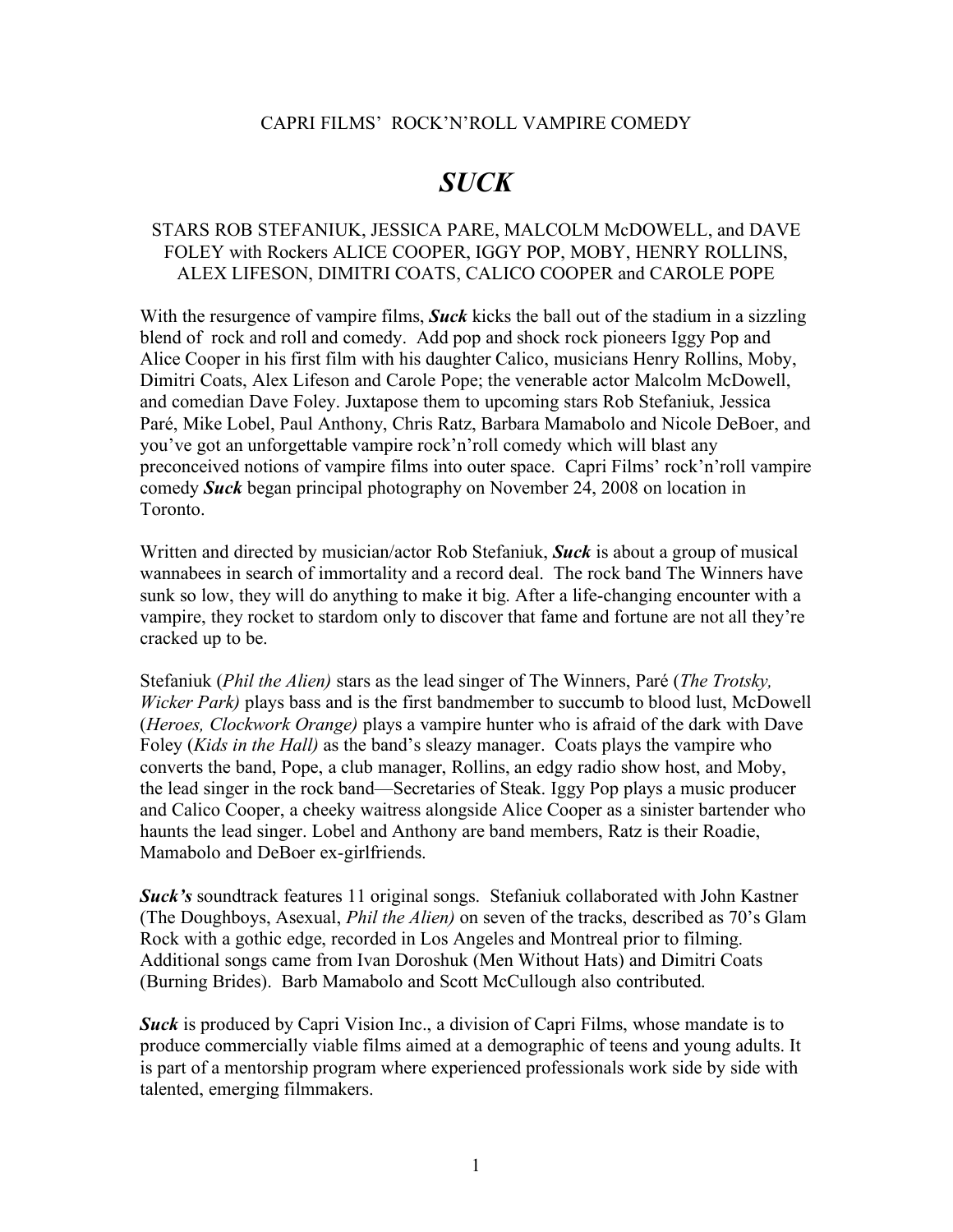*Suck* is produced by Robin Crumley and Jeff Rogers and co-produced by Victoria Hirst with Gabriella Martinelli (Capri*)*, Brad Peyton, Terry Markus, and Jeff Sackman serving as executive producers.

*Suck* is being distributed in Canada by Equinoxe Films. International sales are being handled by Insight Film Releasing.

*Suck website:* suckthemovie.com

#### **SYNOPSIS**

## *Time is ticking, it's almost done What we hated, we've become By the pricking of my thumbs Something wicked this way comes.*

The obscure rock'n'roll band, The Winners, are losers. Even their manager wants nothing more to do with them. But, during their last and fateful tour, their humdrum image finally begins to change when Jennifer, the bass player, disappears after a gig, with a seductive vampire. When she emerges with her own set of fangs, sexually charged energy and a new look, the band begins to attract crowds. As, one by one, the rest of the group succumb to blood lust and the promise of immortality, their new supernatural "gimmick" propels them into the limelight. Following an "incident" on a national radio show, they are launched into stardom quicker than they could have ever imagined. All the while, Joey, the lead singer of The Winners, is being haunted by a strange and ominous bartender and a legendary vampire hunter is tracking down the bloodthirsty band. When a close friend and veteran music producer points out to Joey that his band has became a vampire freak show, he begins to realize that the life of fame and fortune he had always craved is not all that it is cracked up to be.

#### **GENESIS**

*Suck* is loosely based on director/writer/musician/actor Rob Stefaniuk's personal experience. "I played in a bunch of bands that went nowhere and made a movie about it," says Stefaniuk, who, with his inimitable humour, adds that the vampire element is a true story. His plan was to make a music movie that didn't suck and then, just to up the stakes, call it *Suck.*

"The vampire element comes with having worked in music. You meet people that have been lost to the dark side, you watch the way drugs destroy their lives, and they look like vampires. It's a metaphor. The vampire is the drug. Instead of being addicted to heroin, they're addicted to blood," explains Stefaniuk who was also inspired in part by the feeling of passing his rock'n' roll youth.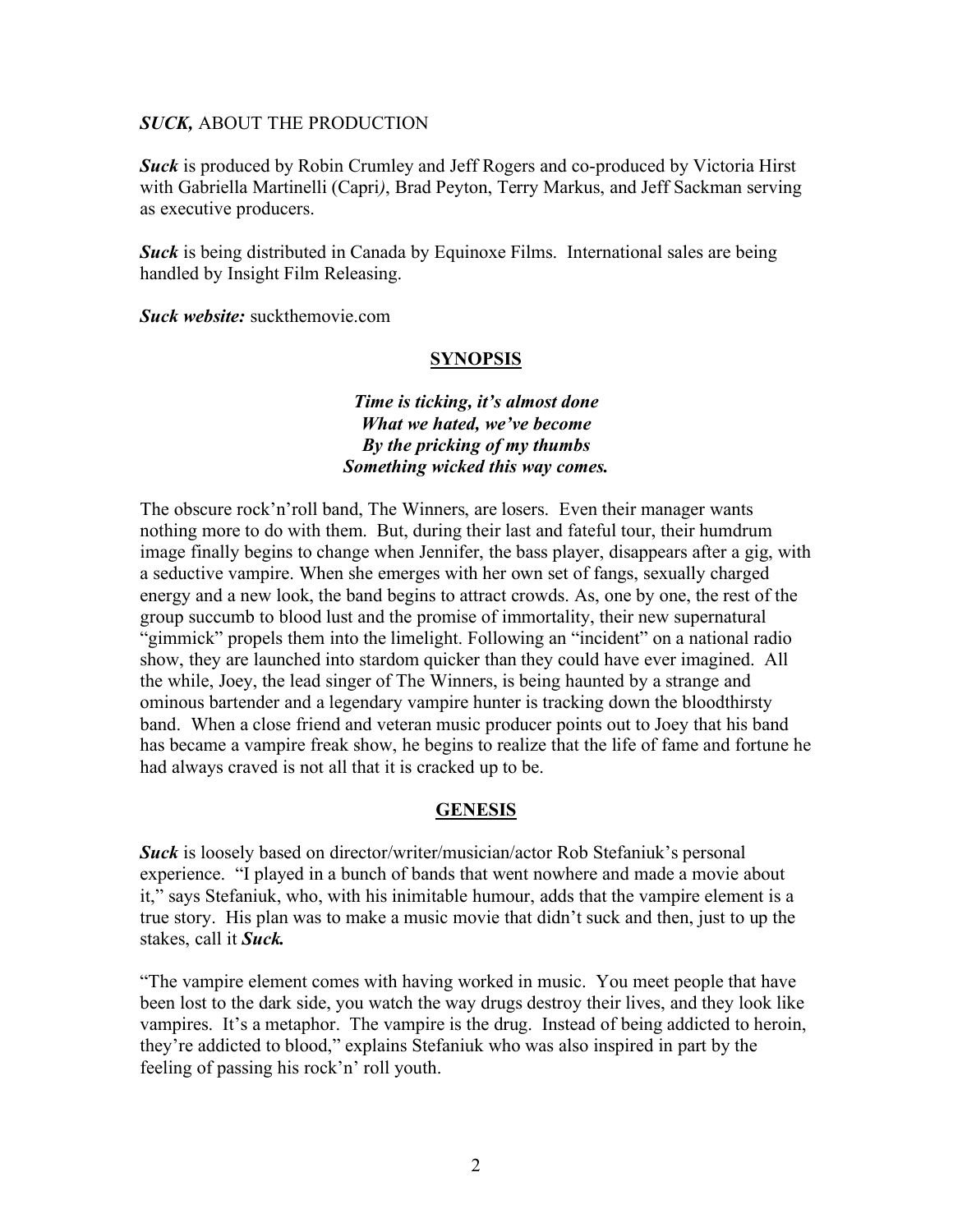Stefaniuk began writing the screenplay in 2004, spending the next four years trying to make the movie, initially commissioned by Producer Jeff Rogers. But it wasn't until Executive Producer Brad Petyon, who worked with Stefaniuk on the stop motion animation show *What It's Like Being Alone* for CBC, presented the screenplay to Capri Films in 2007, that the film became a reality. The budget subsequently rose from very low to a respectable amount with support from Telefilm, OMDC, Superchannel, Equinoxe and Insight Productions with Jeff Sackman coming aboard as Executive Producer. .

"I laughed out loud when I read it," says Executive Producer Gabriella Martinelli who hearkens the film to "a Faustian tale of a rock'n'roll band who will do anything to achieve fame. I thought *Suck* had a lot of potential. It struck a chord. It's *Spinal Tap* meets *The Rocky Horror Picture Show."* 

The script was the perfect vehicle to launch Capri Vision, a division of Capri Films whose mandate is to produce commercially viable films aimed at a demographic of teens and young adults, headed by Producer Robin Crumley. "It's part of a mentorship program where experienced professionals work side by side with talented emerging filmmakers."

"When I read the script, it fused all the different things that I am really into-- road movie, comedy, horror, rock'n'roll-- clearly written by somebody who had a gift for writing, so I liked it right away," says Crumley, who used to play the drums himself .After meeting with Stefanuik, Crumley was hooked. "We had a lot in common and the film was exactly what we're trying to do with Capri Vision." Telefilm supported the project early on based on an interest in genre-based films to reach out to a younger demographic target.

# *The Cast*

"We wanted to make a film that wouldn't just appeal to Canadian audiences, but to the international market as well," says Crumley. Consequently, Producer Jeff Rogers whose connections to the music industry were to prove invaluable, put out feelers to his musical contacts, with stupendous results. Iggy Pop was the first Rock legend to accept a part followed by Alice and Calico Cooper, Moby, and Henry Rollins as well as Carole Pope and Rush legend Alex Lifeson. Burning Brides' Dimitri Coats was Stefaniuk's first choice for the head vampire. Initially he was interested in two of Coats' songs for the film, but when they met three years before principal photography, Stefaniuk realized he'd found his Queeny – the vampire who initiates the supernatural changes in the band. However, there was a twist to the casting. In the main, the musicians played actors, and the actors played musicians.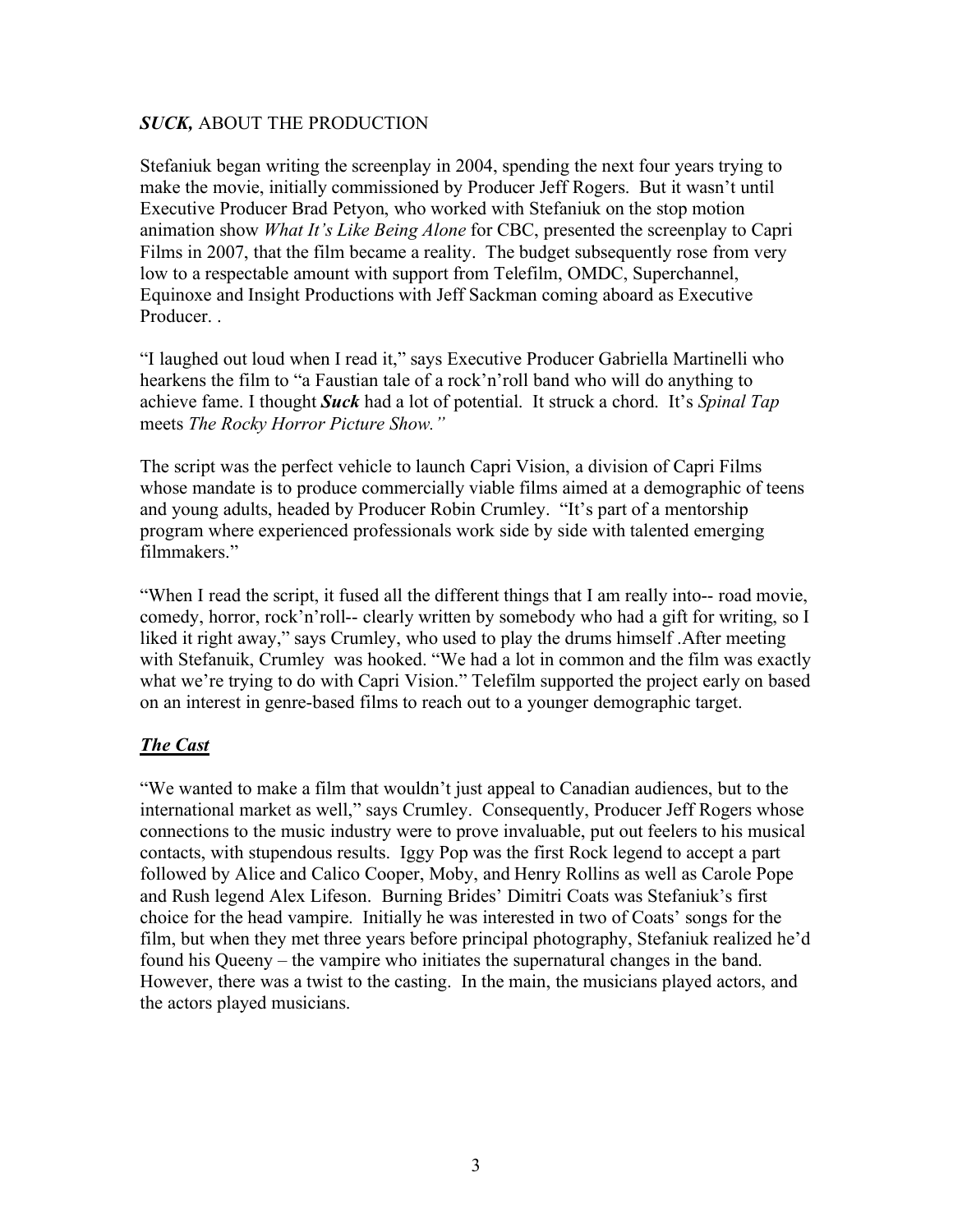#### The Band

Stefaniuk describes the roles. "Joey," whom he plays, "is the lead singer and the driving force behind the band. He writes the songs, he plans the tours, he's the reason the band exists. Joey sees the world through pop culture lens but simultaneously feels there is an absence of a moral code within the band. He doesn't want to be a failure anymore and is feeling the pressure of his age. He knows that he really doesn't have a fall-back plan so he has to make this road trip work or he's going to be working at a Wal-Mart. He's a typical musician in that he's got an actress girlfriend and his ex-girlfriend's in the band, and he's not really good at either relationship.

"Jennifer, played by Jessica Paré, is the cool indie girl everyone loves. She lost her way when the relationship with her and Joey didn't work out. She's seeking solace and escaping her problems just like everyone else in the band, though she does it with drugs. That's what leads her down the path to the vampire which changes her, giving her power, attention and fame," says Stefaniuk. "I wanted Jessica to be like a drug addict – a liar who uses all her charms to get what she wants. She played it exactly how I wanted.- funny, endearing, sexy, and vicious. It think it's a great part."

"It's a dream role," says Paré, who read the entire script on her iphone when she was visiting her family in Montreal. "It's really funny but not in a cheesy way. I really loved the parallels of the rock and vampire elements which Rob intertwined in a compelling way. I think both rock and vampires have a parallel sexy lifestyle. There is something about the surrender to vampires. Their victims come to them and willingly submit to being consumed. In the rock world you have all these groupies and fans who will do anything for their favorite musicians. Queeny represents this dark side which Jennifer slips into. He's just waiting for her to come to him.

"The idea of immortality and vampires consuming humans in order to stay alive is so parasitic. Such a dark angle on humanity is obviously something that people have gravitated to," says Paré, who took bass guitar lessons from co-song writer John Kastner before filming started.

Mike Lobel plays Sam, the drummer. "Sam, the newest member of The Winners, like most drummers, is the butt of several jokes, and as in any good rock'n'roll movie, is killed," smiles Stefaniuk. When Lobel, who has played the drums since he was 9, heard about the part, he went after it, sending Stefaniuk a tape of himself playing the drums. As he is also an actor, he landed the gig. Like everyone else, Lobel laughed out loud when he read the script. "*Suck* is a dark comedy. On the serious side, it's an allegory for drug use," says Lobel.

"What's really funny is that the film relies on musician stereotypes, particularly drummers. We're a dime a dozen, we're kind of slow and all we do is bang on things all the time. Rob fires drummer jokes at me all day long. He's very method and keeps me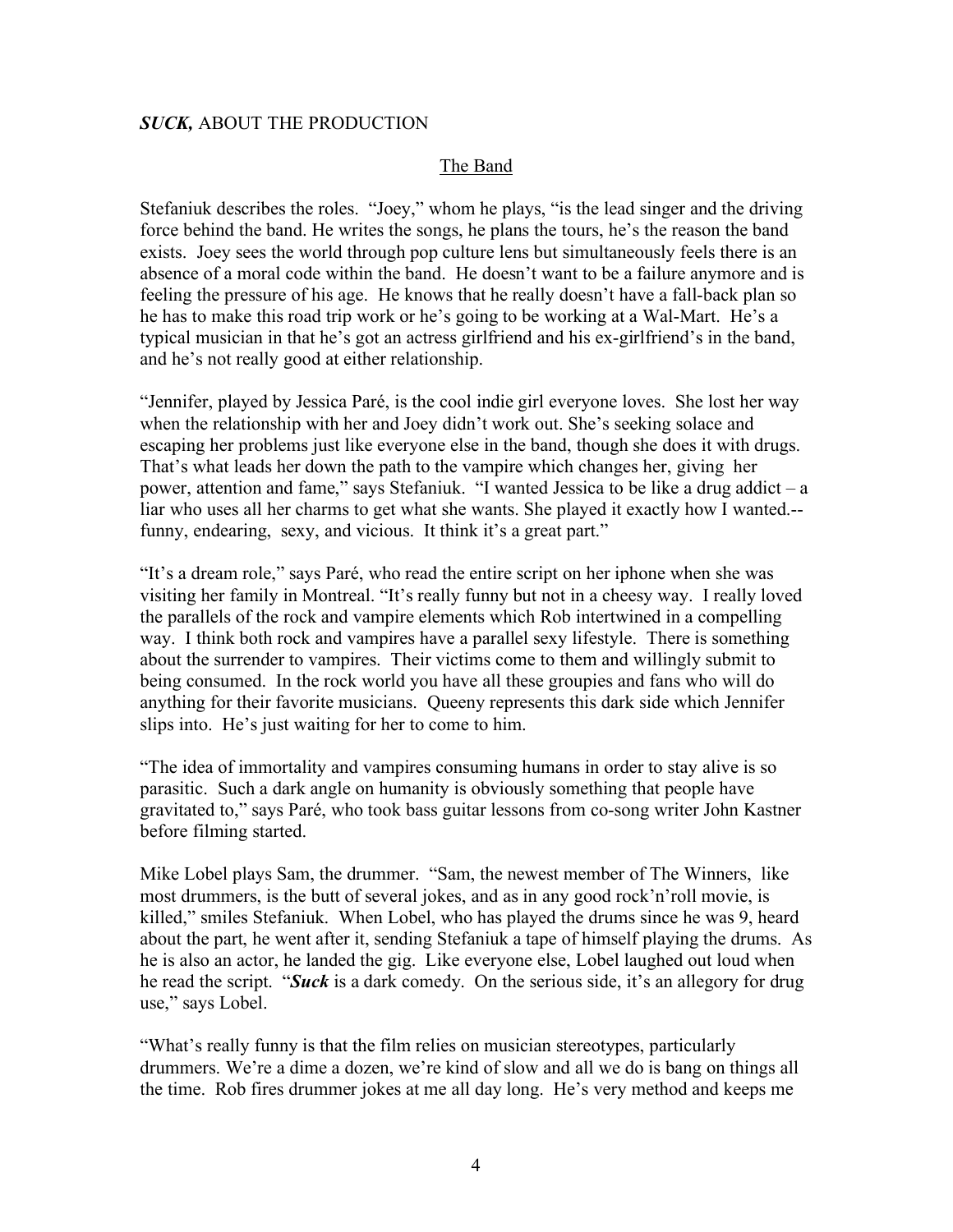in my place as a drummer, even off camera," laughs Lobel. "You can't fake drums on camera," says Stefaniuk.

Paul Anthony plays Tyler, the lead guitarist, the guy who's the lack of moral compass in the band. He's a rock'n'roll lifer. If he didn't play for The Winners, he'd be playing for some other band. Like most lead guitarists, he plays his guitar too loud and likes to show off. "Paul took the part and ran with it. He loves it and you can tell he's loving it. That's exactly what I wanted and he does a great job," says Stefaniuk.

Anthony was definitely in his element, particularly for the scene in which he hovers over a crowd of 200 extras while playing an electric guitar solo. It was the day he couldn't wait for, despite the none-too-comfortable harness attached to the rig which hoisted him up. Keeping a promise he made to Stefaniuk, Anthony learned to play the guitar for his role. In addition, he reinserted his circular barbell nose ring, which he'd removed six years previously. "Paul's got swagger down pat," says Stefaniuk.

"When there's a chance to become a vampire and get the attention that Jennifer's getting and be immortal, Tyler willingly becomes a vampire. A lot of people enter rock 'n' roll to be immortal. They want to leave their mark somewhere. When you're a vampire, you live forever and you've made your mark," says Anthony. "If vampires exist, they're musicians. There is no doubt about that. They sleep all day, they don't look right and they are always wearing sunglasses."

Chris Ratz plays Hugo, a French-Canadian guitar technician, road manager and Jennifer's personal slave. Stefaniuk based Hugo on the Renfield character, Nosferatau's assistant in the classic 1922 vampire movie and a real person whom he knows and loves, albeit somewhat exaggerated.

"I'm a kind of gofer and everybody in the band treats me like that," says Ratz. "As a roadie, it's my job to hack up the bodies into pieces and hide them. Then I have to pretend that everything is normal. As Jennifer's personal slave, I have to cover up for her. Being a roadie/vampire/slave, all my roadie duties are pushed aside because what's more important is hiding the band's tracks. Anyone who gets eaten or bitten in this movie is handed off to Hugo. Jennifer promises to make me a vampire by the end of the tour, but she never does. I get progressively more upset about that because everyone else is becoming a vampire but me. But she needs me for her dirty work. That's my job."

Dave Foley plays Jeff, The Winner's manager, loosely based on Producer and Music Manager Jeff Rogers. "I've made him a little more sinister person except for the part with the Blackberry. That's dead on accurate and very obnoxious," jokes Stefaniuk. Jeff's the typical rock'n'roll agent guy, the older dude who still wants to be young, who's into the next hot thing. He's into Japanese hip hop. He's really done with The Winners until he realizes actually they're getting hot, potentially a chance to make his money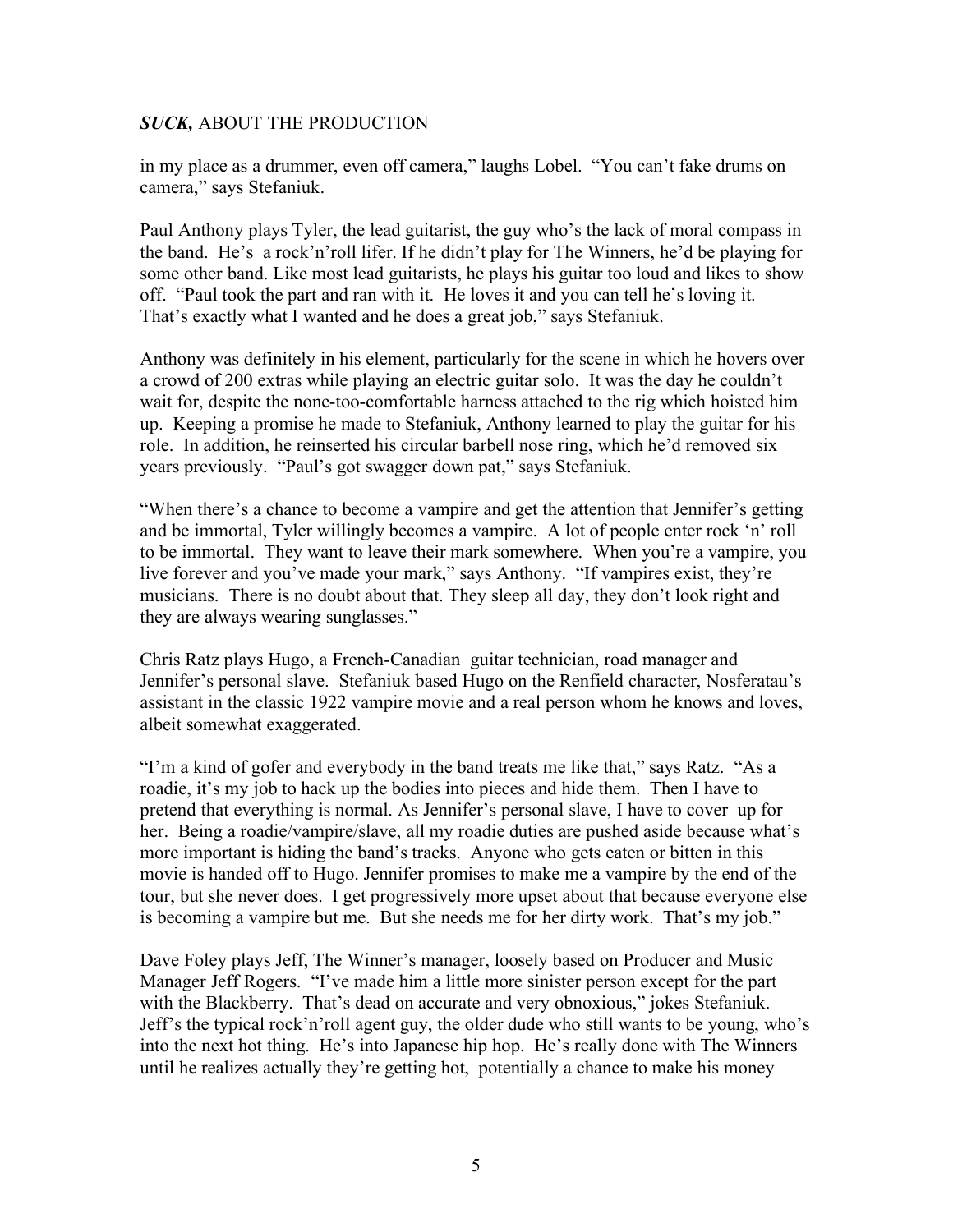back. He sleeps with the singer's girlfriend while they're down and out. He's a bad bad person."

"*Suck* is a good dark turn on the rock'n'roll rise to power. Jeff is the literal thing that the vampires are allegorical for. He is an opportunistic feeder--a lot of people in the music business are like that," says Foley. "At the beginning of the movie, he is trying to dump the band when they need him most. When they have their vampire transformation, which turns things around for them, Jeff jumps back on the bandwagon and is quite happy to help them cover up dead bodies. He basically stands by and watches them kill people and thinks it's all fine because it's great press, as long as it's feeding the machine."

## The Vampire Hunter

Venerable actor Malcolm McDowell plays Eddie Van Helsing, a vampire hunter who is afraid of the dark. The original Van Helsing was the first famous 'vam man' who dispatched Dracula with a stake through the chest. Stefaniuk tells the backstory. "Eddie was studying to be a doctor in the 70's and he was in love with a young jazz singer, but he was never home. One night he came home to find her dead in bed, or what he assumes is dead from two vampire bite marks in her arm. As all the power in the building was out, whenever he's in darkness, he has an anxiety attack For a vampire hunter, this causes him some trouble From that point on he basically doesn't change his clothes, doesn't change his car, still listens to an 8 track and dedicates his life to hunting and killing vampires, because she was the most wonderful thing in his life. The only problem is he has not really rationalized his anger, his rage and his sorrow. In the end, he realizes that she's not dead. She's a vampire. She had been a big singing star in Japan ever since her transformation.

After Executive Producer Gabriella Martinelli sent McDowell the screenplay, he admitted to laughing out loud when he read it, and accepted the role immediately. Having worked with Martinelli on a previous film, *Between Strangers,* McDowell trusted her taste. "Eddie can sniff a vampire from a thousand miles," says McDowell, who donned an eyepatch for his role. "To be a vampire hunter, you have to have a good nose, superb eyesight (although the eyepatch gave him 10/20 vision), and you have to be extremely brave. Eddie is brave although he may not be the smartest card in the deck. But we're not delving into that element too deeply," smiles McDowell.

"There's something about biting the neck that's so lovely and rather sensual-- sexy and sucking blood. Unfortunately, I'm not playing a bloody vampire, I've got to slay them all," he huffs.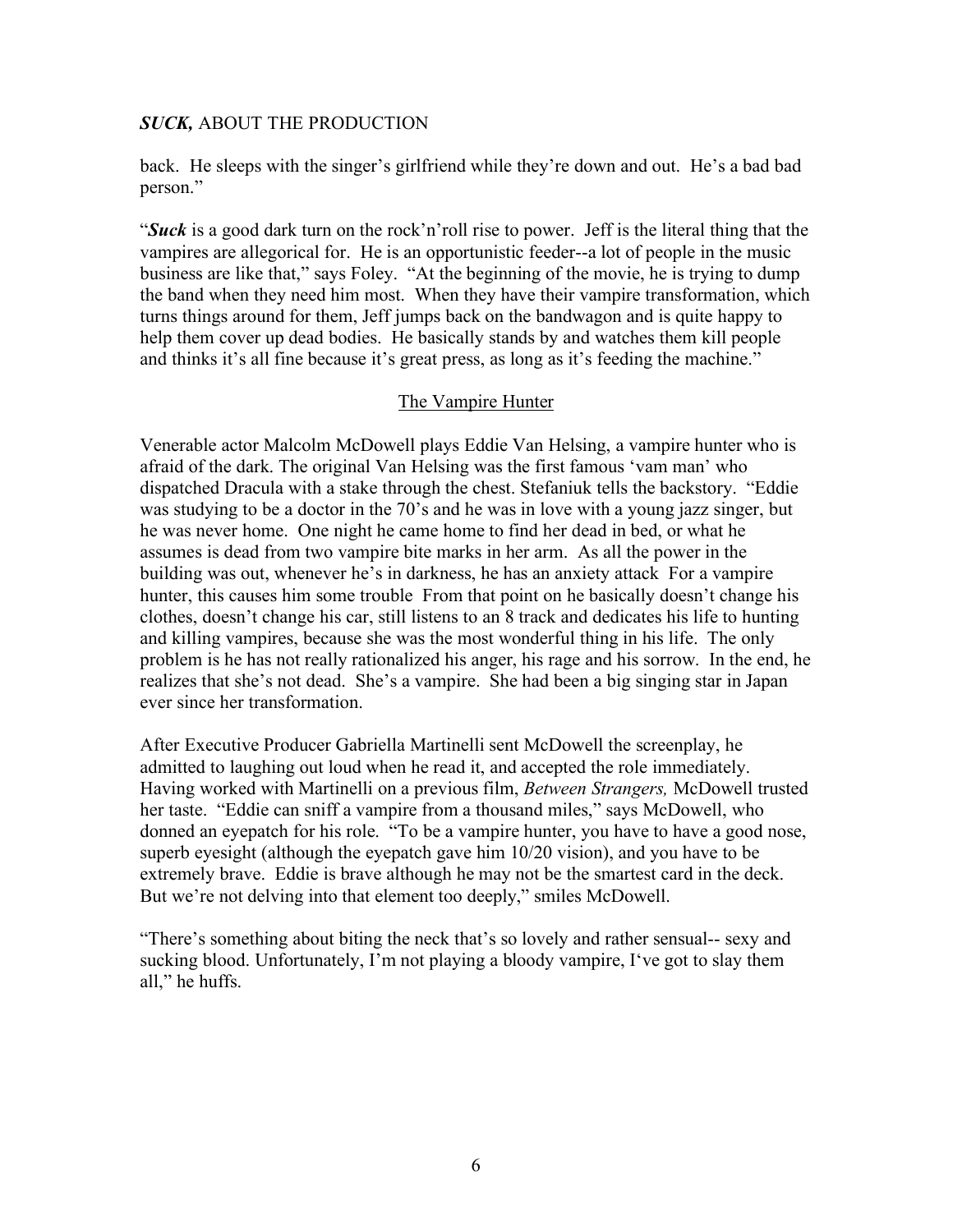#### Rocker Icons

A galaxy of rock stars appear in *Suck.* Landing Iggy Pop, Alice Cooper, Calico Cooper, Henry Rollins, Moby, Dimitri Coats, Alex Lifeson and Carole Pope for the same film was a major coup for Stefaniuk. "I've got some actors playing musicians and I've got musicians playing actors. It better not suck because we've got a bad title for that. We had to change the production company name to K.C.U.S. because of it.

"Iggy Pop is a legend to me," says Stefaniuk. "I think he's a genius. I'm trying to wrap my head around having him in the film. He's perfect for the part and delivered such a sophisticated performance with subtle levels to it. He brought integrity to the lines. When he talks about fame and bullshit, he knows plenty about both and he brings a weight to the character that wouldn't be there if it wasn't him saying it."

Pop plays Victor, an older wiser rock star who's retired to the country. The band stops at his house because they need to do a recording to help sell themselves at the New York showcase. They don't have any money but Victor helps them out anyway. Because he's been around he knows immediately that Jennifer is a vampire, and advises Joey with the memorable line, "Always wear a condom, never trust a vampire." Joey ignores Victor's wisdom. The band is going down this path no matter what. Joey ends up with Victor's blood on his hands by the end of it, which marks his final transformation to hell.

Pop received the script when he was in Russia. "It was lighthearted, witty and clear, a good part," says Pop. "The role was low key, conversational and still close enough to who I am that I thought I could take that baby step and handle it. This is not my first vampire offer, but it's the first one I took.

"Victor's a local hero and therein lies his glory and his problem in life," says Pop. "He is an artist of good character and a certain age who has achieved a certain amount. The arts, when it meets success, is a filthy business, and this has caused him some conflicts. But then, he has weaknesses of his own and at some point, he has begun to retire from the limelight, from performance and from intercourse with society. He's retreated into this warehouse to become maybe half of what he could have been, but all his own man. He's bemused on the one hand, by The Winners and younger people like them trying some of the same things that he did. But at the same time, I think he's interested and a little obsessed with the question of whether they're gonna make it or not, what that means and whether that's cool or not. He's a little depressed, hence that's why he's always home."

"Any time I get to play somebody other than Alice, I seriously look at the script," says Alice Cooper, who's a horror film addict. "I'm in a band and there have been times when I've said if we were anything other than this to get ahead, the idea of becoming a vampire to make the band better would probably have done it. It's very Faustian to sell your soul or change your life or do something that's gonna make you more appealing.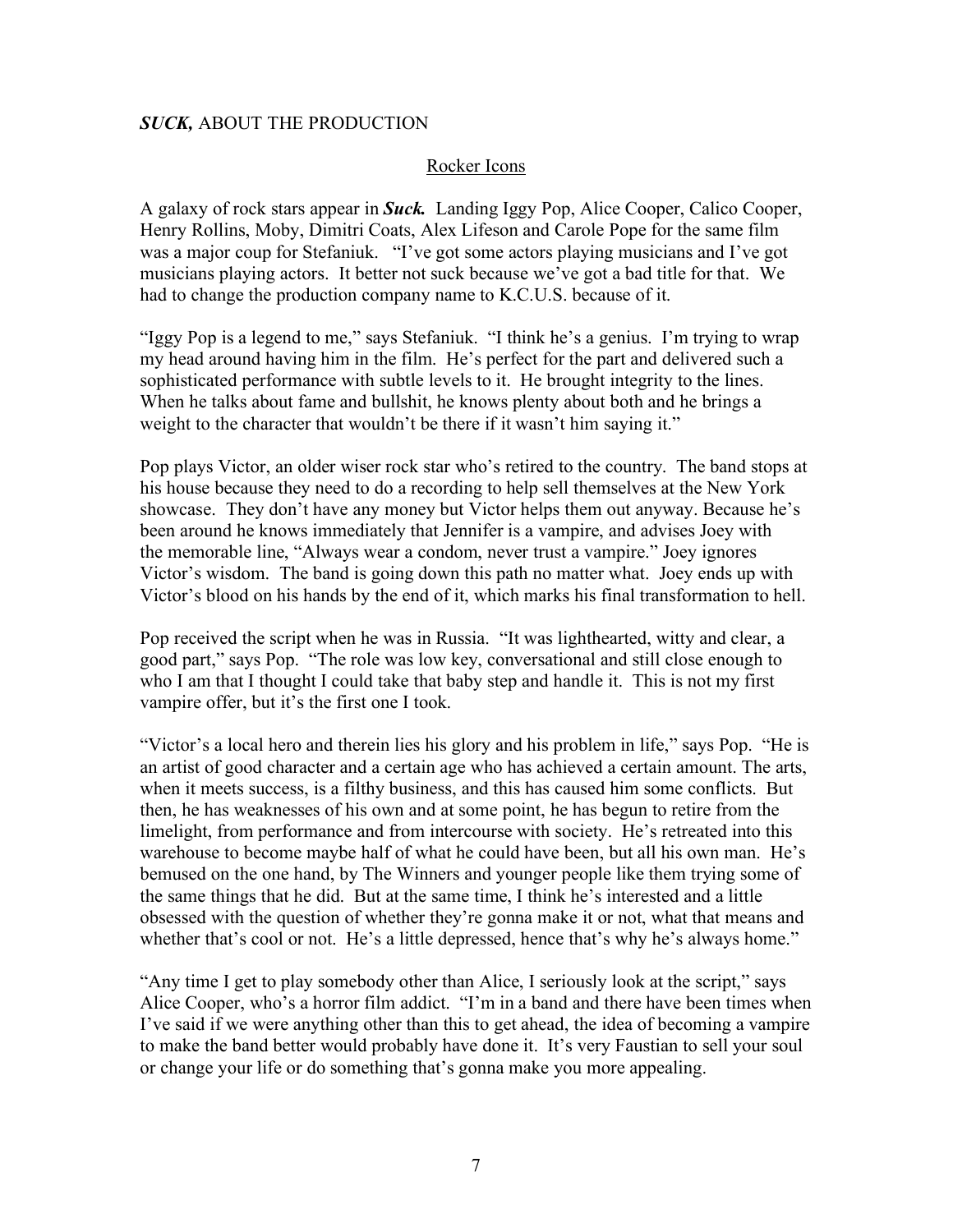"I'm a songwriter and Rob's a songwriter which is not that far away from writing scripts. Dialogue in a movie is just a big version of a song. I try to tell a story in four minutes. Rob gets to tell the story in an hour and a half. You can have rock'n'roll in a movie, but it needs to be part of the story. You need characters you love or hate," says Cooper who, when he invented Alice Cooper, realized that, after looking around, there were a lot of Peter Pans out there, but no Captain Hooks. I was a natural villain. My theory was to put rock'n'roll, horror and comedy in bed together and I'd have something."

Stefaniuk says, "We start off thinking that Alice Cooper is just a bartender. When he appears at the cross roads in Joey's mind, we think he's a devilish figment of Joey's imagination. He goads Joey into making the choice to join the vampire rank. And it turns out that Alice is the oldest of the vampires. He just gives Joey that last little push he needs to make the decision to become immortal."

When Calico Cooper, who appears in a movie for the first time with her father, heard he was playing an Uber Vampire in *Suck,* she thought it sounded cool and wanted to be part of it, even if she had to be an extra. Instead, she plays a cheeky waitress.

The script reminded Calico of going to Hollywood clubs and wishing the guys on stage had a shtick, so they'd be so much better. "When Rob went for the great idea of the band all being vampires, that's what I was looking for," says Calico. "Comedy, rock'n'roll and horror is like my Saturday night. The concept is really true to life. When I walked onto the set, I thought 'this is the Sunset Strip'," says the actress/dancer who has toured the world 10 times with her father.

Alice Cooper interjects, "When Calico's in my show, she plays six or seven different parts from a James Bond Chinese assassin, a rag doll, a lyrical ballerina to an executioner. I see her more than I see my wife because we're on tour six months of the year."

"When I read the script, I envisioned it one way and when my dad read it, he saw it another way," says Calico. "He surprises me every time they do a take, which is great for the director because he can have a cornucopia of craziness to pick from."

Calico has a different take on vampires. "Vampires rock because they don't need an excuse to wear anything other than black, which is very slimming. You never see fat vampires waddling around. And blood is very high in iron and low in fat!"

Moby plays Beef Bellows, the lead singer in the Secretaries of Steak, the worst (or most popular) heavy metal band in Buffalo. "I love the idea of one of the most famous vegans in the world being named Beef Bellows and playing in a hardcore band where the audience throws meat at him," says Stefaniuk.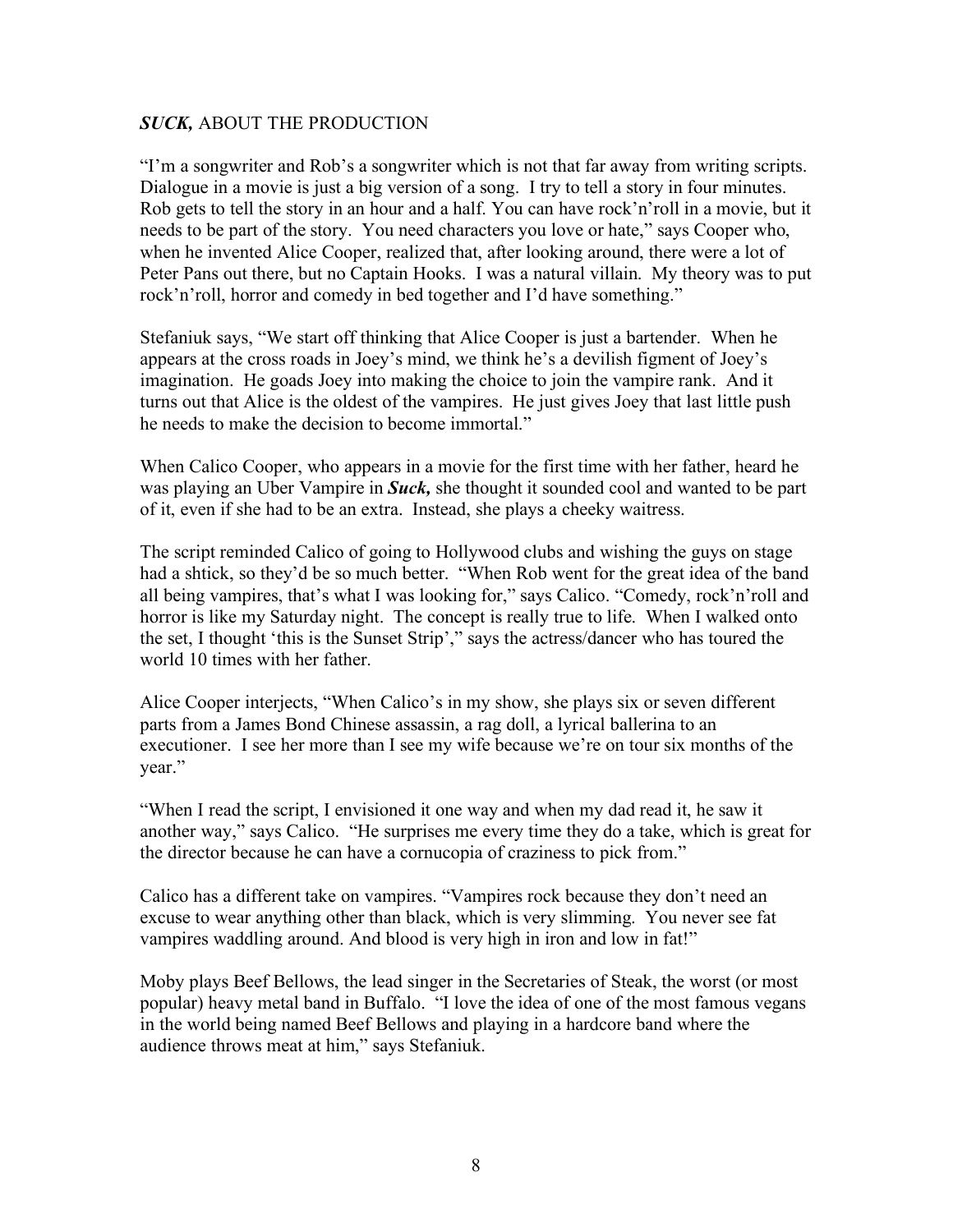In reality the meat was molded silicon rubber steaks with spongy blood bags inside which oozed blood when squeezed, created by Ron Stefaniuk, the director's innovative brother and special effects expert. Moby, an ardent vegan insisted no actual meat be used and that the blood had to be organic and washable. After the scene was shot, in which Moby outdid himself portraying a 'mean' rock'n'roller having been completely soaked in corn syrup based blooe, he squeeked, "Ewwh, it smells like pancakes and it's really sticky." But, he adds, "I grew up playing in punk rock bands, so standing on the small stages, being dirty and disgusting is something I have had a lot of experience with. Though it's the first time I've ever been pelted with fake meat.

"The song was written for my character. I thought it was a really good solid heavy metal song. As I didn't write it, I'm objective in assessing its strengths. It fits the character, the setting and the mood, so I was thrilled and honored to be asked to lip synch."

Moby, who joined the cast when he learnt that Iggy Pop, Alice Cooper, Henry Rollins and Malcolm McDowell were all involved, laughs, "I think I have a total of about 45 important words and then I get eaten. Beef Bellows is a douche bag and a moderately big fish in a tiny tiny little pond, so he has a very inflated sense of self. So I get to play an asshole. I think I could spend the rest of my life perfecting and practicing being a douche bag, but it's the journey and not the destination.

"In the music business I've met a lot of soulless bloodsucking leeches, but the vampire has elegance to it that I wouldn't necessarily ascribe to most people in the music business. When you think of vampires, you think of those sort of poor tortured souls who are condemned to live a shadowy existence. When you think of people in the music business, you think of people who make a career out of it," says Moby.

"Rockin' Roger," the character Henry Rollins plays, "is such an ass that he totally exasperates the band during a radio interview," says Rollins. "I asked the director if the band would've spared me if I was not such a jerk. He said 'yah.' I asked if the fact I'm so awful gets me killed? Rob said, 'Yah.' OK, I'll just go with that," says Rollins, who sported a mullet hair style for the role. Echoing Moby, Rollins says, "It's fun being a douche bag with a mullet."

"When the production said I'd be kind of a loud mouth offensive DJ, as I do that two hours a week on Indie 103 in Los Angeles, I figured I could play Rockin' Roger," says Rollins.

Dimitri Coats, lead singer of Burning Brides band, met Stefaniuk three years before principal photography. Stefaniuk was interested in two of his songs for the film, but when he met Coats, he realized he'd met his Queeny, the statuesque vampire who starts the whole movie off by biting Jennifer. "He's part vampire and part rock'n'roll," says Coats. "What's really cool is Rob has me singing two Brides songs in the movie from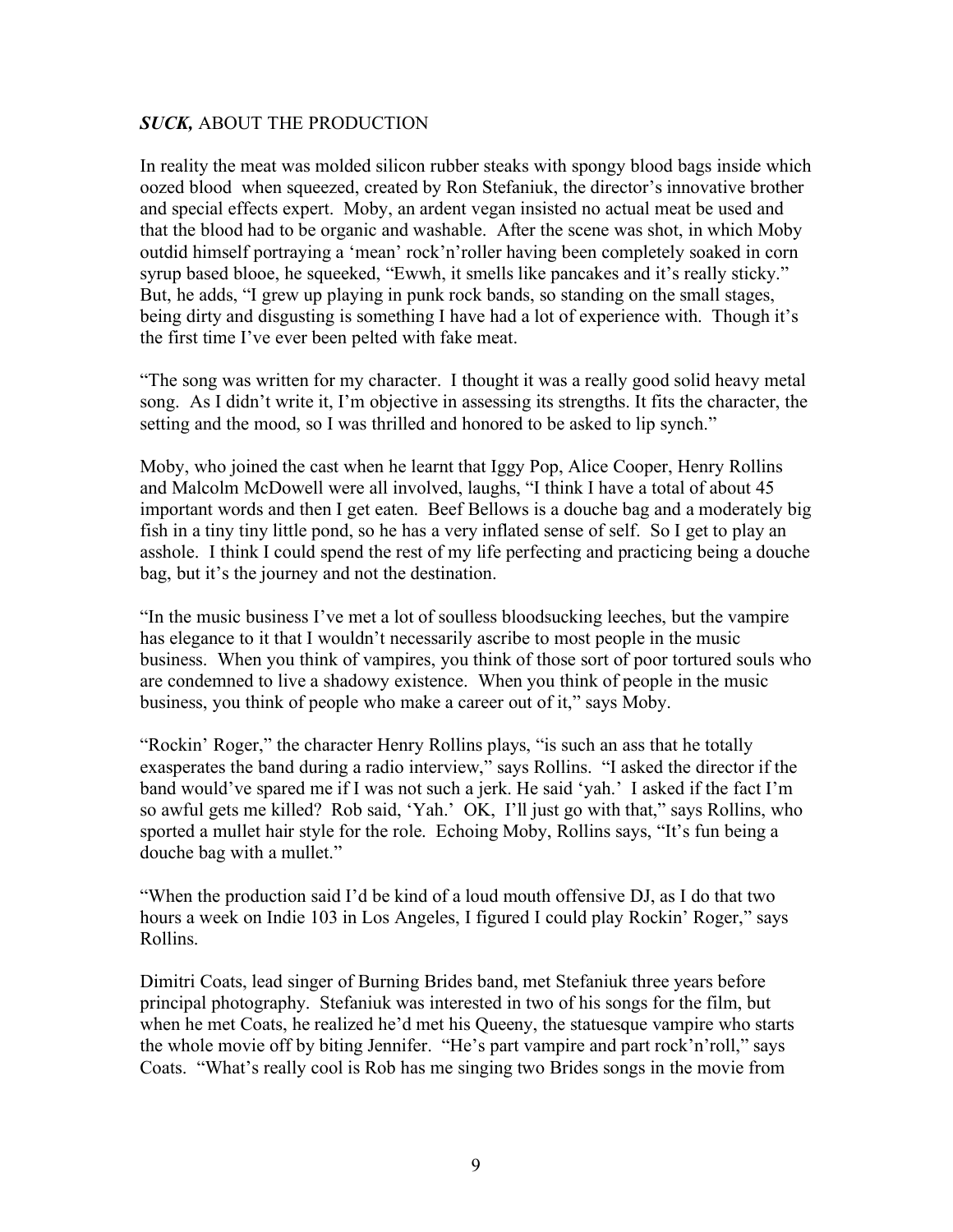our new album, 'Anhedonia.' Vampire movies have a tendency to take themselves too seriously, but *Suck* is full of laughs. I get a guitar (instead of a stake) through the heart," grins Coats.

"When you play in a rock band and travel the world, and hang out with other rockers, you're walking the tightrope between life and the dark side. It's really about having one hand on the rope and one foot in the grave. The downside to immortality and fame is that it's hard to make long-term friendships," says Coats.

"Every two or three years, I like to act," says Carole Pope, who visited her home town of Toronto to appear in *Suck* as a door-guard club manager who refuses to let Joey's girlfriend in. "The script's got everything a good rock'n'roll vampire movie should have as well as good sucking music."

# The bored border guard

 "It's very lonely being a border guard. Nobody loves you," joshes guitarist Alex Lifeson, a 40 year Rush veteran. What does a border guard do while he's sitting in his booth wonders Lifeson. "He sits there thinking about what he could be doing and then he takes it out on whoever comes to the booth. Another occupation of a bored border guard is to make "To Do" lists. Lifeson's list included: 1. Arrest more people, 2. seize drugs, sees drugs, see drugs, 3. keep drugs, 4. arrest some more people, 5. wait for wife to come home from her mother-in laws, 6. shoot mother-in-law, 7. Get grade 10 diploma, 8: take literary course, 9. get more drugs , 10. pick up quart of milk, 11. get more nuclear waste, 12 . get more newer waist, 13. yoga classes.

"I grill the band when they cross the border, then I recognize them as being musicians. I went from rock music to border guard and so I connect with them at the end."

Ironically Alice and Calico Cooper had a similar encounter with a Canadian border guard on their way to Toronto to shoot *Suck.* Calico relates, "We were tired looking, and when we gave our papers to the Canadian border guard, the guy puts on his glasses, looks at the paper and says, 'Suck, huh?' 'Yes,' Alice says, 'my daughter and I are in a movie called **Suck.**' And just to clarify, he added, 'it's a vampire movie'." Meanwhile Calico was explaining that there was no porn in vampire.

# *The Music*

Rob Stefaniuk and John Kastner established a songwriting partnership on Stefaniuk's *Phil the Alien. Suck* features 11 original songs ranging from heavy metal to pop to rock, most of which were written by the talented duo and recorded in Los Angeles and Montreal. "The kind of vibe we're going for is a combination of Jesus and Mary Chain, the alternative rock band from Scotland, and the UK rock band, T.Rex," says Kastner (Asexual Dough Boys). "When we were brainstorming what would be a cool sound for our fictional band, we came up with T.Rex because that was a band with a very cool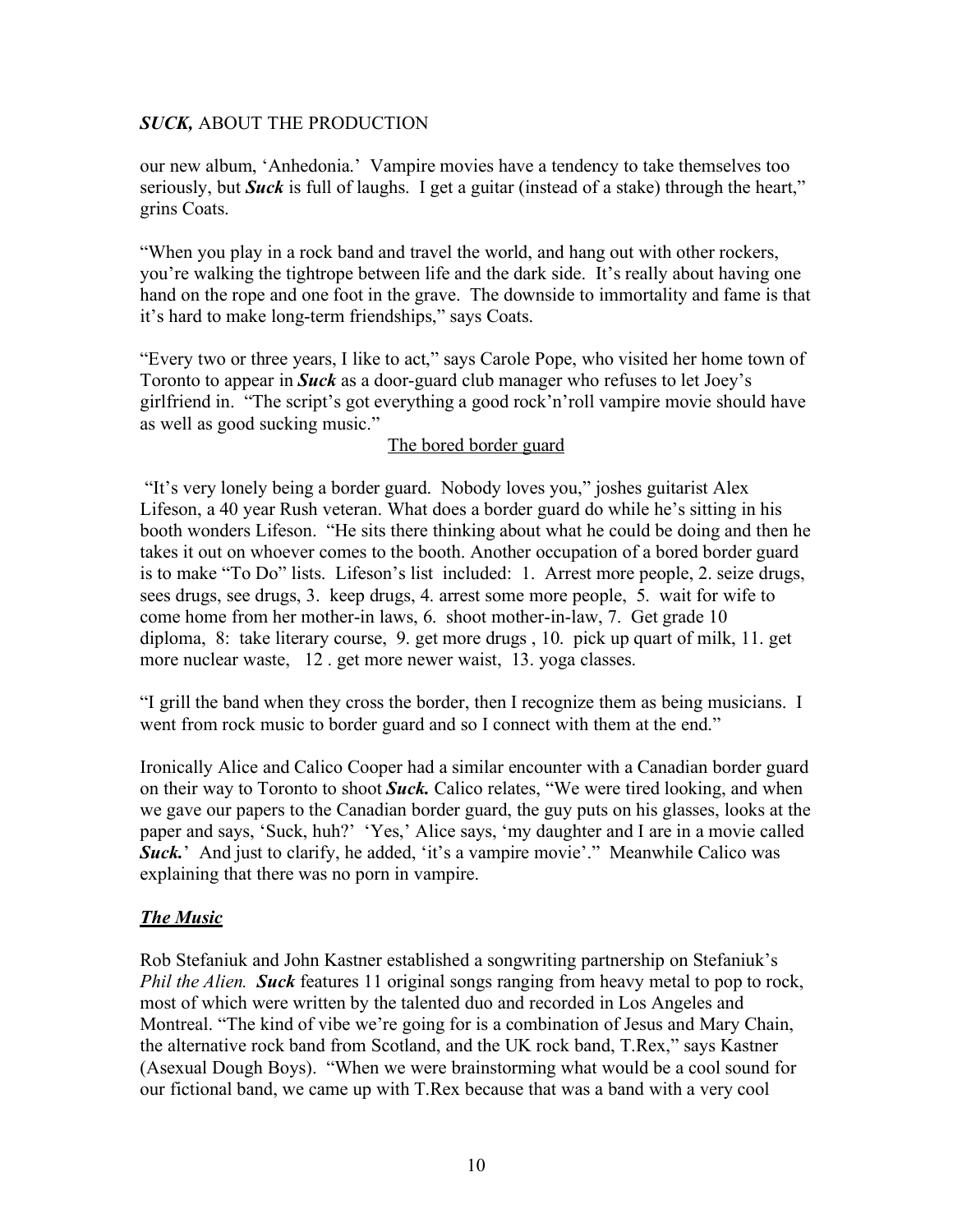sound from the '70's," says Stefaniuk. "It sort of reminded me of vampires." Of course we had modern influences so it changed and evolved as we went along. You could call it 70's Glam Rock influenced by T.Rex, David Bowie and The Beatles. Kastner adds, "It's shoegazer rock going for a lot of wah wah!"

## The soundtrack

- 1. "I'm Coming to Get You" by Rob Stefaniuk and John Kastner
- 2. "Flesh and Bone" by Dimitri Coats
- 3. "Take It" by Rob Stefaniuk and John Kastner
- 4. "Going Nowhere" by Rob Stefaniuk and John Kastner The Winner's theme song.
- 5. "Goes Further" by Dimitri Coats
- 6. "Still I Bleed" by Scott Mc Cullough and John Kastner—Lip synced by Moby
- 7. "Night After Night" by Rob Stefaniuk, Barb Mamabolo and John Kastner
- 8. "So Close It Hurts" by Rob Stefaniuk and John Kastner
- 9. "The Fool" by Ivan Doroshuk
- 10. "Brain On Drugs" by Rob Stefaniuk and John Kastner
- 11. "Suck" by Rob Stefaniuk and John Borra

The songs follow the emotional arc of the film foreshadowing what's to come, what's happening at that moment, and what has passed. "The soundtrack is cool because it tells a story if you listen to the lyrics. Rob uses poetic license to describe what's happening. He rehearsed 'the band' five hours a day a week before shooting began," says Lobel. Even Alice Cooper was heard to say that Jessica "looked cool" on the bass guitar.

# *The Look*

"The movie definitely takes place in a rock'n'roll world. It's surreal and distorted, and not cinema verité about what it's like to be a rock band. I'm not treating the film that way. It's what if *feels* like to be a rock band," muses Stefaniuk. Everything in the movie is seen through a rock'n'roll lens. The red purple sky, the slightly exaggerated extras, not necessarily people you see in a rock club, but misfits such as bikers and older dudes to help to create a surreal look. To achieve this goal, stop motion models and green screen projections were utilized in all the driving sequences so that the background and the environment changes with the emotional story of the film as the band goes down the highway to hell. "They just get weirder and darker as they go," says Stefaniuk who brought Production Designer Jim Goodall aboard.

"Jim's team incorporated rock'n'roll elements into the vampire lair which was based on Andy Warhol's factory, where the red motif is introduced which is seen to bleed its way through the film. The vampire elements which emanate from Queeny's lair slowly start to make their way into the rest of the film until the very end, when it returns full circle to Queeny's lair when the band finally decides to go back to being human again. To do that, they have to kill the queen vampire. Queeny's lair is trippy and surreal," says Stefanuik.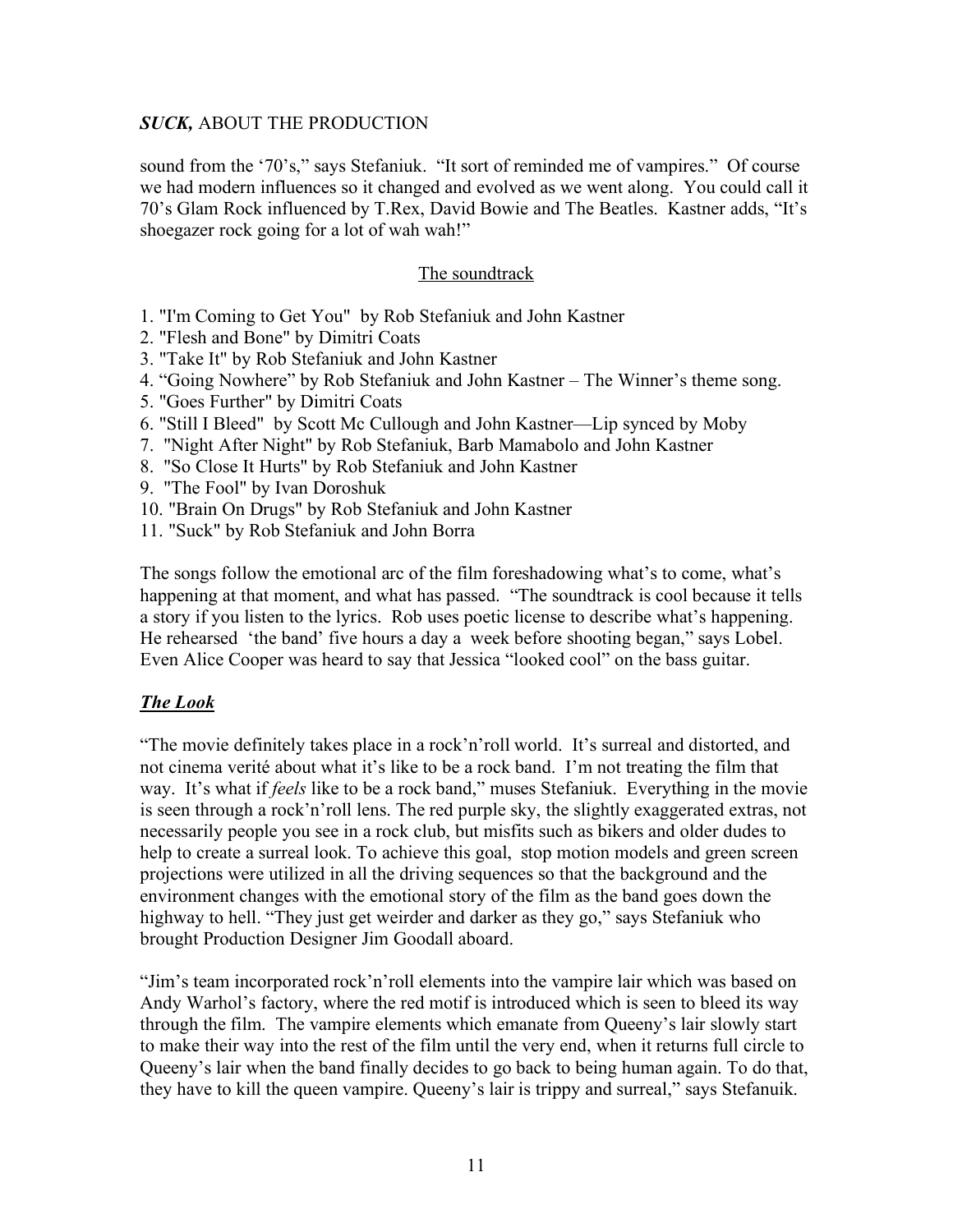"We wanted to make sure we caught the rock'n'roll vibe, the vampire vibe and the road movie vibe," says Goodall. "There's a lot of movement throughout the film and major changes with all the characters, not just physically but the whole aura around them. We're trying to capture a sense that the band is growing from a no name band at the beginning to a more polished professional fan-based rock'n'roll band at the end. It was important to map out their journey so we started them in a boring drab environment. The momentum builds with each show, delivering more colour, more vampire elements, more fans, more extras, more spectacular costumes," says Goodall.

To give more of an edge to Moby's metallic rock scene, while highlighting the Secretaries of Steak being pelted with steaks, Goodall created a set resembling a meat locker. Because blood was being flung around, Goodall had to be practical. To protect the band's instruments, he wrapped them with plastic and set the grungy scene against a backdrop of shredded plastic and hung chains for the meat to hang on.

To jar the viewers into asking themselves where they are, Goodall broke the shadowy red and black colour palette completely for a sci-fi set where Joey meets his actress girlfriend (Nicole DeBoer). "We used purple and florescent greens and shot through a.giant fish tank into which coloured globules sank. The scene where Jennifer and Joey become yuppies is a complete deviation from the colour palette.

"But it's a rock'n'roll movie at its heart, so it's got to feel like a music video. The stakes have to be higher for every scene and every song. The songs get better as they progress and the way they're shot feels like it's a fancier more expensive music video," explains Goodall.

Costume Designer Mario Davignon worked closely with Goodall on the wardrobe design. "To establish the band's look at the outset, we started them off in blue jeans and regular lothes." The designer used a blue and gray colour palette which gradually disappeared and was replaced with red and black. By the end of the movie, The Winners, in full vampire mode, wore marching band uniforms in red and black, inspired by the Beatles Sgt. Pepper Lonely Hearts Club Band.

Davignon built coats in black leather lined in flashy red. "Each time they moved, you suddenly realize that the black silhouette is burning from underneath. Queeny's flowing silk coat is lined in red which suddenly cuts with the black." For Queeny's necklace, Davignon collected pieces from different countries to show he had victims everywhere.

"What we didn't want was a lot of frilly things and we didn't want Queeny to be in gothic clothes, but more in rock'n'roll inspired outfits," says Goodall. The idea was to avoid any of the typical gothic or cliché elements that are normally associated with vampires.

**Suck** shot mainly on locations, utilizing Toronto's Queen Street clubs to shoot different rock shows as the band starts in Montreal and ends up New York via Toronto, Buffalo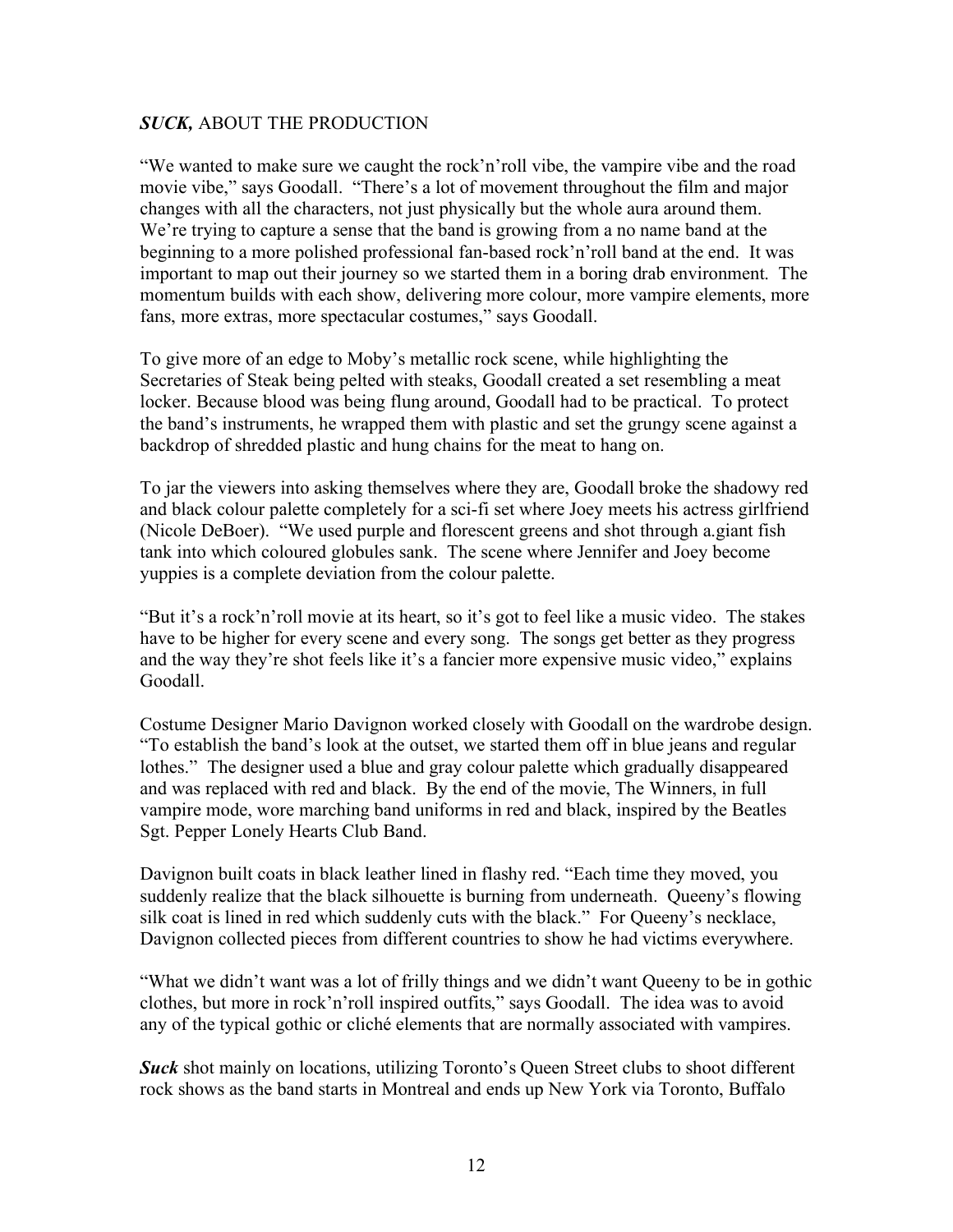and Philadelphia. Each club had a different theme, different colour schemes and moods. The tone is dark with lots of humour and pops of colour.

#### The cinematography

In determining the look of the picture, Stefaniuk told Director of Photography D.Gregor Hagey he didn't want to shoot just conventional coverage on everything. "I wanted to do rock'n'roll framing." That's how the reference to album covers emerged. In a tribute to rock'n'roll, some scenes in *Suck* merge into iconic album covers including The Beatle's "Abbey Road," T.Rex' "Electric Warrior, The Rolling Stones' "Beggars Banquet," The Who's "Kids Are Alright" and Bruce Springsteen's "Born in the U.S.A."

*Suck* was filmed on the Red One Digital Camera, the most cutting edge digital camera extant. "It's a very interesting hybrid of video and film technologies, but it's neither a film or a video camera. It has 4 times the resolution of HD video, which allows you to capture beautiful images with delicate textures that rival even 35 mm film. Red also has all the advantages of digital video which lets you shoot very affordably, and because it records directly to a hard drive, it lets you quickly review or if necessary, even edit shots together right on set," says Hagey, who pioneered the Red Camera in Canada. *Suck*  marks his third feature on Red Cam.

Hearing "checking the chip," instead of "checking the gate" at the end of a take, is a new experience for many crew members. As the chip size is the same as 35 mm, it lets you use the same lenses as film cameras. "It's a fantastic tool for independent movies because it is similar to HD video but the picture is 35 mm. in quality. It's a big saving," says Hagey, an enthusiastic proponent of the system.

"The lights in this movie change with the emotions of a vampire. We also play with speed changes. Every time a vampire is on screen, the camera shoots at 48 frames per second instead of the usual 24 fps. Things slow down to show a vampire presence so I can heighten the drama and make it feel more surreal," says Stefanuik.

# Special Effects

The work of Special Effects expert Ron Stefanuik, Rob Stefaniuk's brother, who built and played the beaver in *Phil the Alien,* has been seen in such films as *Harold and Kumar, Love Guru,* and *Max Payne.* For *Suck* his company STEFANIUK FX STUDIO made nine sets of acrylic vampire teeth, 45 silicon steaks with sponge blood bags inside to release blood when squeezed, retractable wooden stakes to hammer in chests, floated and spun beer bottles through the air, plunged straws into a clerk's neck for a vampire to suck blood, operated a mechanical flying rig to hang an actor over a crowd while playing an electric guitar solo, shot blood cannons into Malcolm McDowell's face, finishing up with a flying a V-Guitar jammed through Dimitri Coats' chest, and a 14-foot wide pair of cable operated, black vampire wings for Alice Cooper's denouement.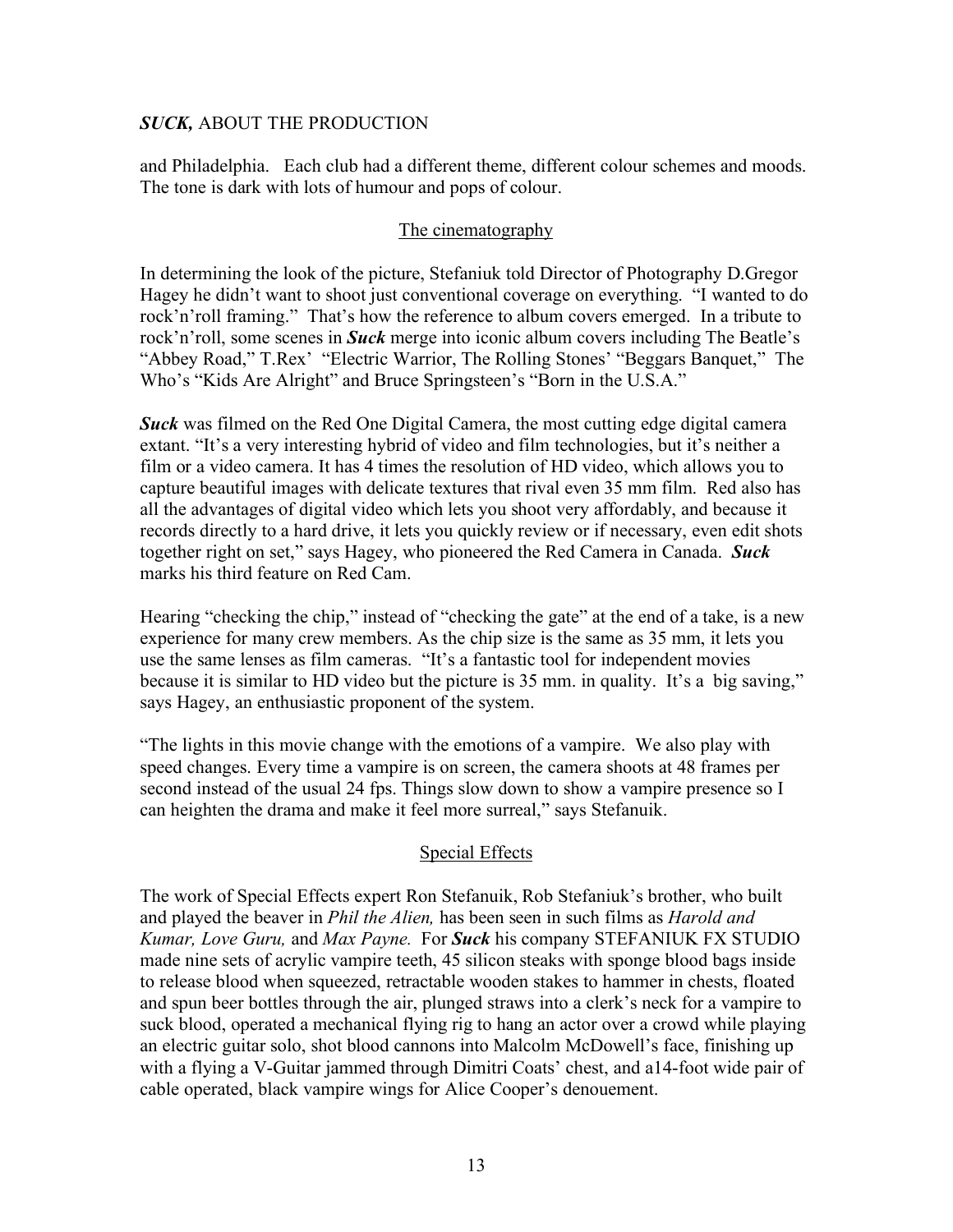"Working in this business, you get asked to build many weird things and you can have a lot of fun doing that., If you can do that and help your brother at the same time, well I guess that makes me feel pretty lucky," says Ron.

#### Make-up

Rock 'n'roll and vampires have more in common than just being cool and dead. There is also a long history of white face, black eyes and black lips. It was Alice Cooper who first combined rock'n'roll and horror accompanied by the white faced black-eyed look. David Bowie was not far behind. That was the feeling which Stefaniuk wanted to create. "I also wanted the eyes to look like people messed up on drugs. They look like vampires. I wanted to make sure the eyes captured that even though *Suck* is a comedy. It's rooted in reality even though it's surreal. It made more sense to me to keep it real and in the end it plays more funny. We worked with hair and make-up to create a believable skin and not the full Hollywood vampire look."

"I only have a few scenes where I'm human. I spend most of this movie in vampire make-up," says Paré. "I don't wear fangs for every scene. They only come out when I'm hungry, feel threatened or threatening. I love my fangs. I talk with a little bit of a lisp."

## INSERT: COMMENTS FROM KEY MAKE-UP ARTIST JORDAN SAMUELS NOT AVAILABLE UNTIL FEBRUARY.

Rollins comments on the vampire look. "When people are addicted to heroin, quite often it gives them a power as well as giving their skin a glowing translucent look. You can see the guy has a drug problem. It's almost like morticians makeup on someone and it makes women sometimes look scary or mysterious. There is something about the nighttime druggie world that people find alluring because the girl on stage does not look like the gal you brought to the gig. I think there is an allure to that on a lot of levels. Death is a scary thing that none of us want to run towards tomorrow."

#### What *Suck* has that other vampire films don't

How hard is it to come up with a new twist on the vampire genre? Stefaniuk pull it off, pointing out, "I've never seen a vampire movie of a vampire getting sick and needing food where their addiction forces them to thrust a straw into a variety store clerk's neck 'to drink the guy.' I've never seen a vampire movie where they are conscious of getting their clothes dirty. I've never seen a vampire movie where they dispose of the body. I've never seen a vampire movie where they say 'vampires are cool.' I had Alice Cooper say 'vampires are cool.' Everybody knows it, but no one ever says it."